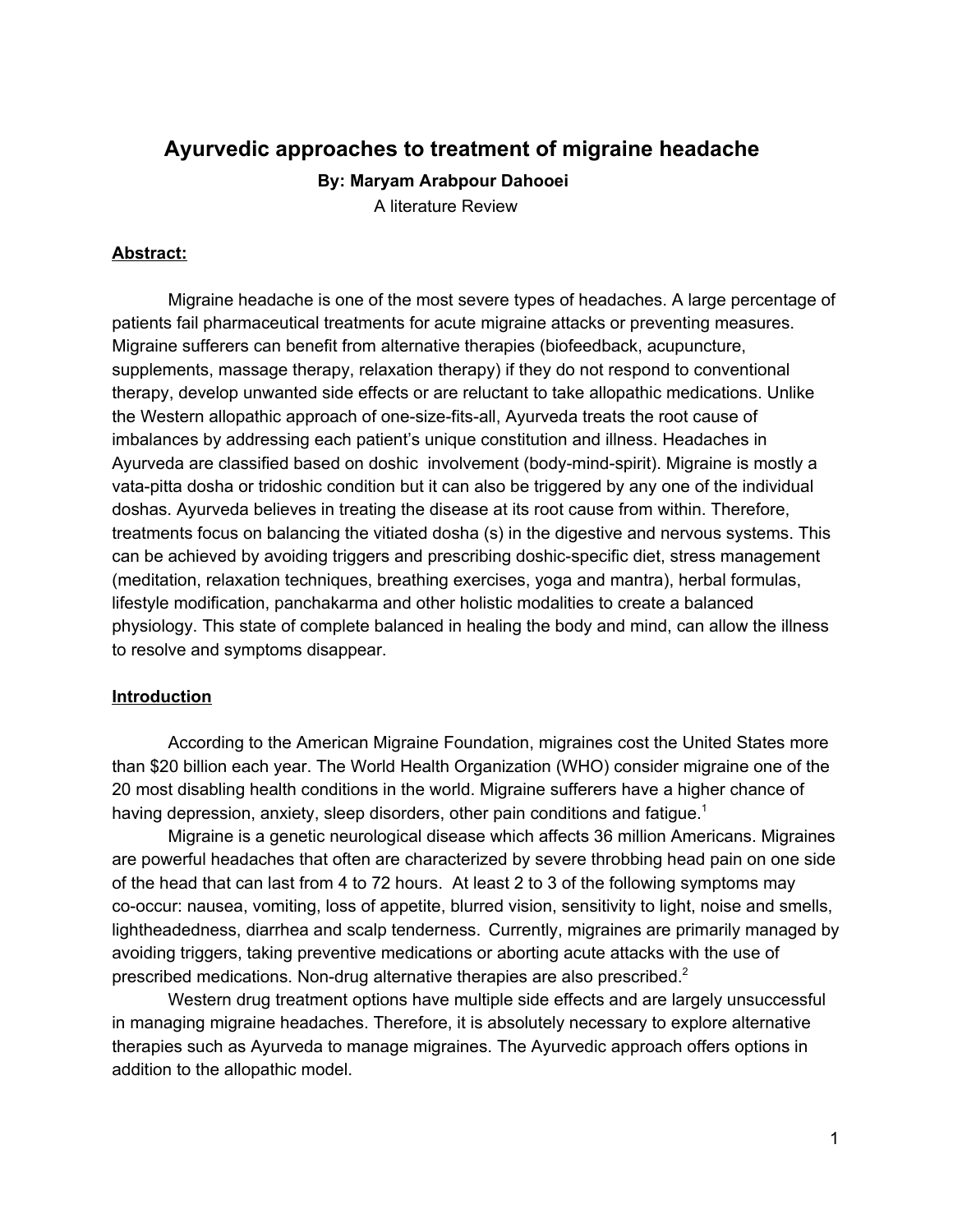#### **Western classification of migraine headaches**

Migraine headaches can be classified into several types but the most common types are migraine with aura (classic migraine) and migraine without aura (common migraine).

- 1) Migraine with aura: Aura is a combination of sensations that occur before and sometimes during the pain of migraine. Aura means "wind" and just as the wind often is a sign of an approaching storm, an aura serves as a warning of an approaching migraine. Auras may include blurry vision blind spots, bright flashing lights, temporary vision loss, wavy or jagged lines, numbing or tingling of the skin and/or muscle weakness.
- 2) Migraine without aura: This type of migraine does not have any warning signs but some people may still feel some symptoms that indicate a migraine is coming. The pain of the migraine attack is still severe and nausea or vomiting might happen. This type of migraine is more common.
- 3) Other rare forms of migraine disease:
	- a) Basilar type migraine: This migraine is with aura and rises from the base of the brain (brain stem). The aura includes dizziness, visual symptoms such as double vision, ringing in the ears (tinnitus), nausea or vomiting, difficulty speaking, decreased level of consciousness and unsteady body movements.
	- b) Confusional migraine: This is a migraine with aura that affects the brain's centers of consciousness in the cerebrum. Persons with confusional migraine may also have memory loss, confusion, speech impairment and disorientation.
	- c) Retinal migraine: This type of migraine has an aura that includes blind spots and visual problems that originate from the retina. The visual aura of retinal migraines usually last several minutes and can occur in one only eye.
	- d) Hemiplegic migraine: Hemiplegia means paralysis in one half of the body and it occurs in childhood. It has a gradual onset of stroke-like symptoms with paralysis or weakness of one side of the body. It includes symptoms like speech problems, confusion, dizziness and ringing in the ear.
	- e) Status migrainosus: This migraine can be either with or without aura and is very painful. It can last more than 72 hours and even up to one week. Most of the time patients experience severe pain and nausea and require hospitalization.
	- f) Ophthalmoplegic migraine: This kind of migraine-like headache is now considered an inflammatory cranial neuropathy.
	- g) Late-life migraine: This type of migraine has the visual problems of an aura but the patient has no head pain. It develops in older adults who may have had a history of migraine or who may never have had migraine before. The person will have blind spots that slowly appear in the field of vision in addition to having some tingling or numbness and other motor or sensory problems. $3$
	- h) Menstrual migraine: This type is due to drop in estrogen level before menses which causes a loss of serotonergic tone. They are more painful, less responsive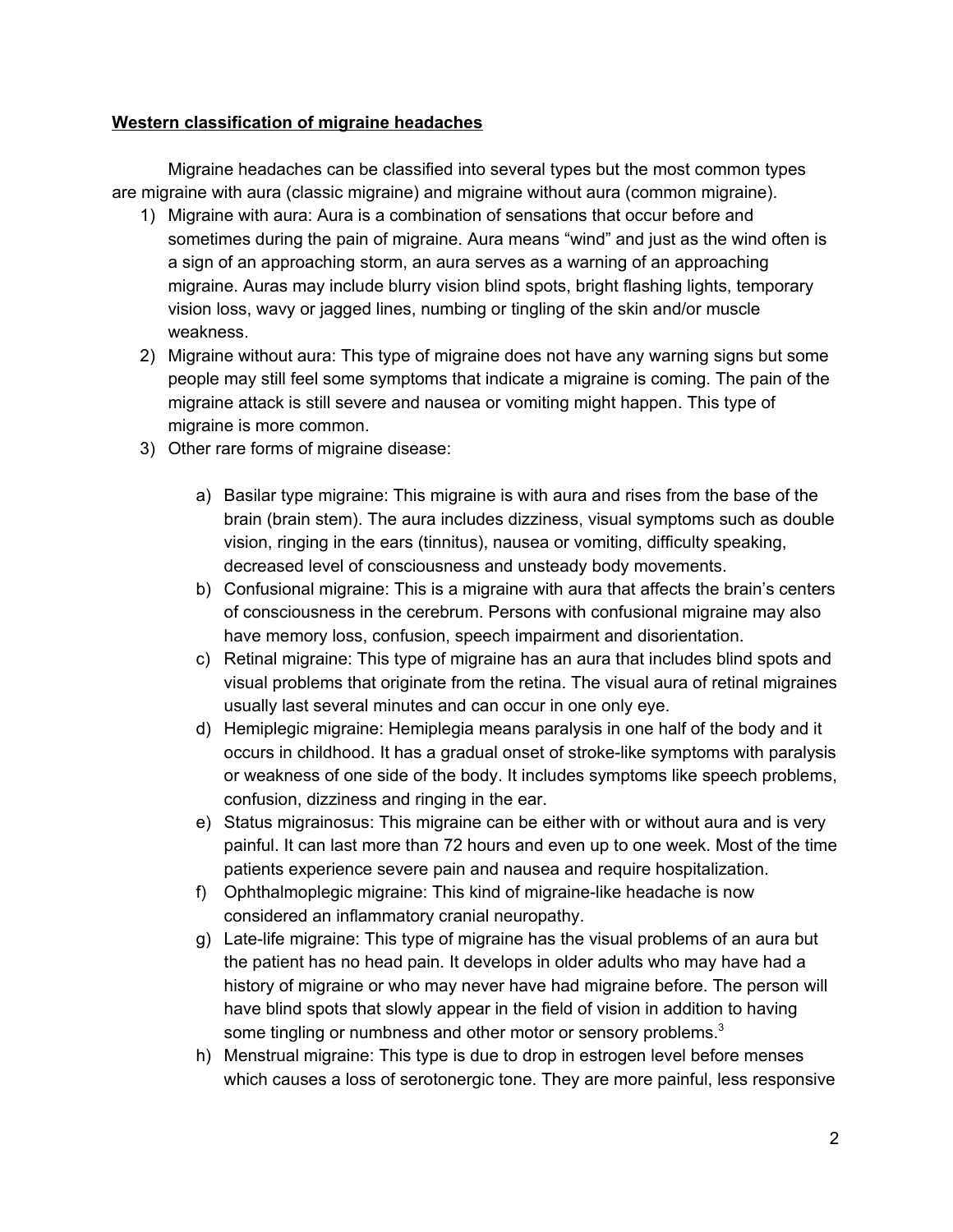to treatment and last longer compared to other headaches that occur during the cycle. 4

# **The cause of migraine headache**

Illustration-1: http://www.iajpr.com/archive/volume-5/september-2015/15october13.html 5

| <b>THE PATHWAYS OF MIGRAINE</b><br>While the exact cause of migraine is still under study,<br>current evidence suggests that the following sequence of events may occur:                                                                                                                                                                       |
|------------------------------------------------------------------------------------------------------------------------------------------------------------------------------------------------------------------------------------------------------------------------------------------------------------------------------------------------|
| <b>Changes in nerve cell activit</b><br>and blood flow result in<br>symptoms such as visual<br>disturbance, numbness or<br>tingling, dizziness.<br><b>Electrical impulses</b><br>spread to other<br><b>Chemicals in the brain cause</b><br>regions of the brain.<br><b>blood vessel dilation and</b><br>inflammation of surrounding<br>tissue. |
| <b>Migraine originates</b><br>deep within the brain.                                                                                                                                                                                                                                                                                           |
| The inflammation initates<br>the trigeminal nerve, resulting<br>in severe or throbbing pain.                                                                                                                                                                                                                                                   |
| <b>Nerve ending</b><br><b>Chemical</b><br>transmitter<br>THE ROLE OF SEROTONIN<br>Receptor                                                                                                                                                                                                                                                     |
| Serotonin is one of a number of chemicals in the brain that<br>affect the blood vessels. Scientists believe that changing levels<br><b>All Commercial</b><br>of serotonin may lead to blood vessel swelling, inflammation<br><b>Blood vessel</b><br>and migraine pain.<br>Source: GlaxoSmithKline Inc.                                         |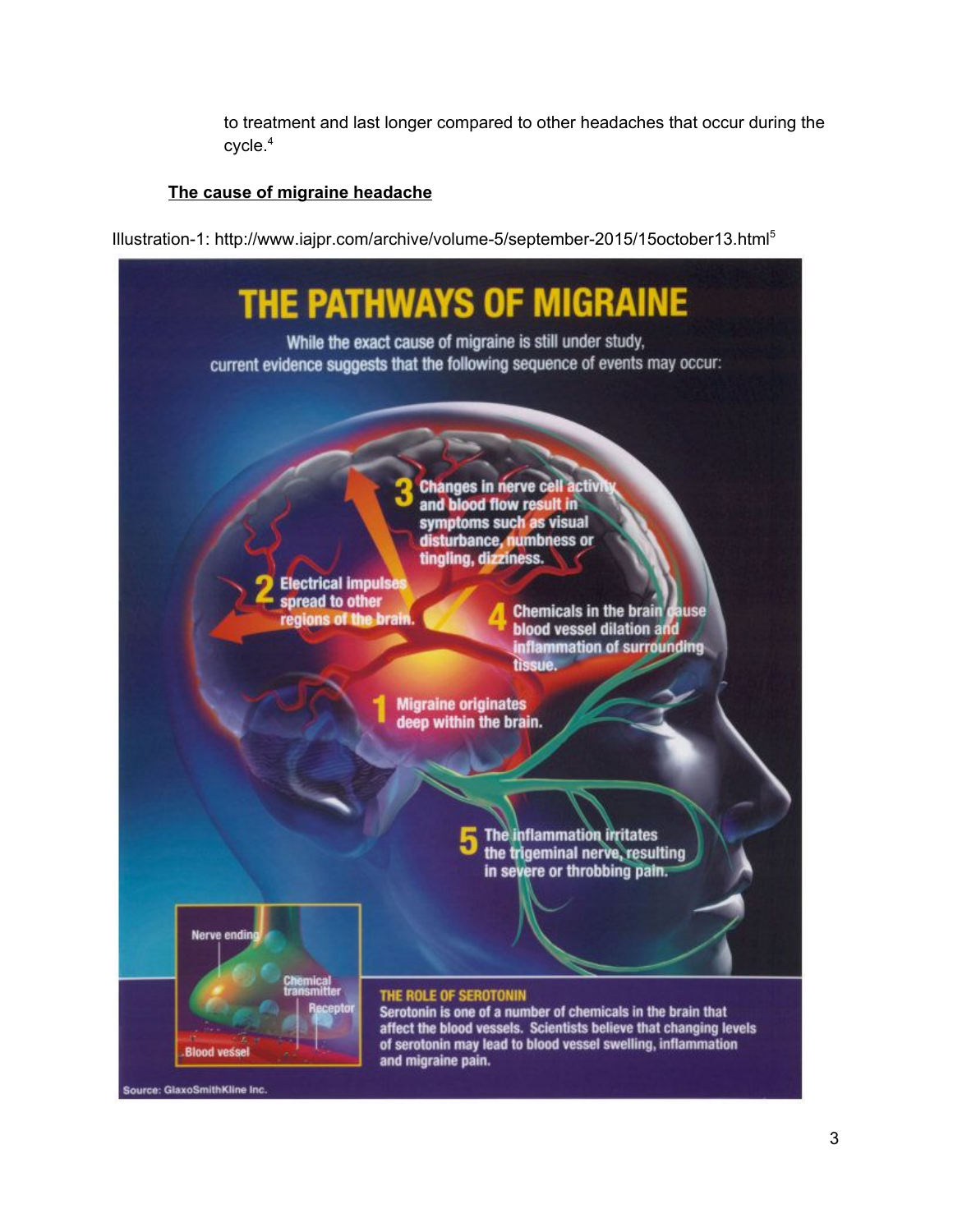The exact cause of migraine is not well-known but genetic and environmental causes play an important role. Recent studies suggest that the following pathways and changes in the brain may take place during a migraine attack ( see illustration-1): " First: migraines originate deep within the brain. Second: Electrical impulses spread to other regions of the brain. Third: Changes in nerve cell activity and blood flow may cause symptoms such as visual disturbance, numbness or tingling sensations and dizziness. Fourth: Chemicals in the brain cause blood vessel dilation and inflammation of the surrounding tissue. Fifth: The inflammation spreads across nerves supplied by the trigeminal nerve causing pain." 6

According to Mayo Clinic on Headache, researchers are uncertain about all factors involved in migraine. Illustration-2 shows how a migraine headache develops:



Illustration-2: Migraine development mechanism (Taken from Mayo Clinic on Headache) $6$ 

"A migraine is thought to occur when the brain's neural pathways for pain are activated abnormally--meaning pain messages are registered in the brain despite the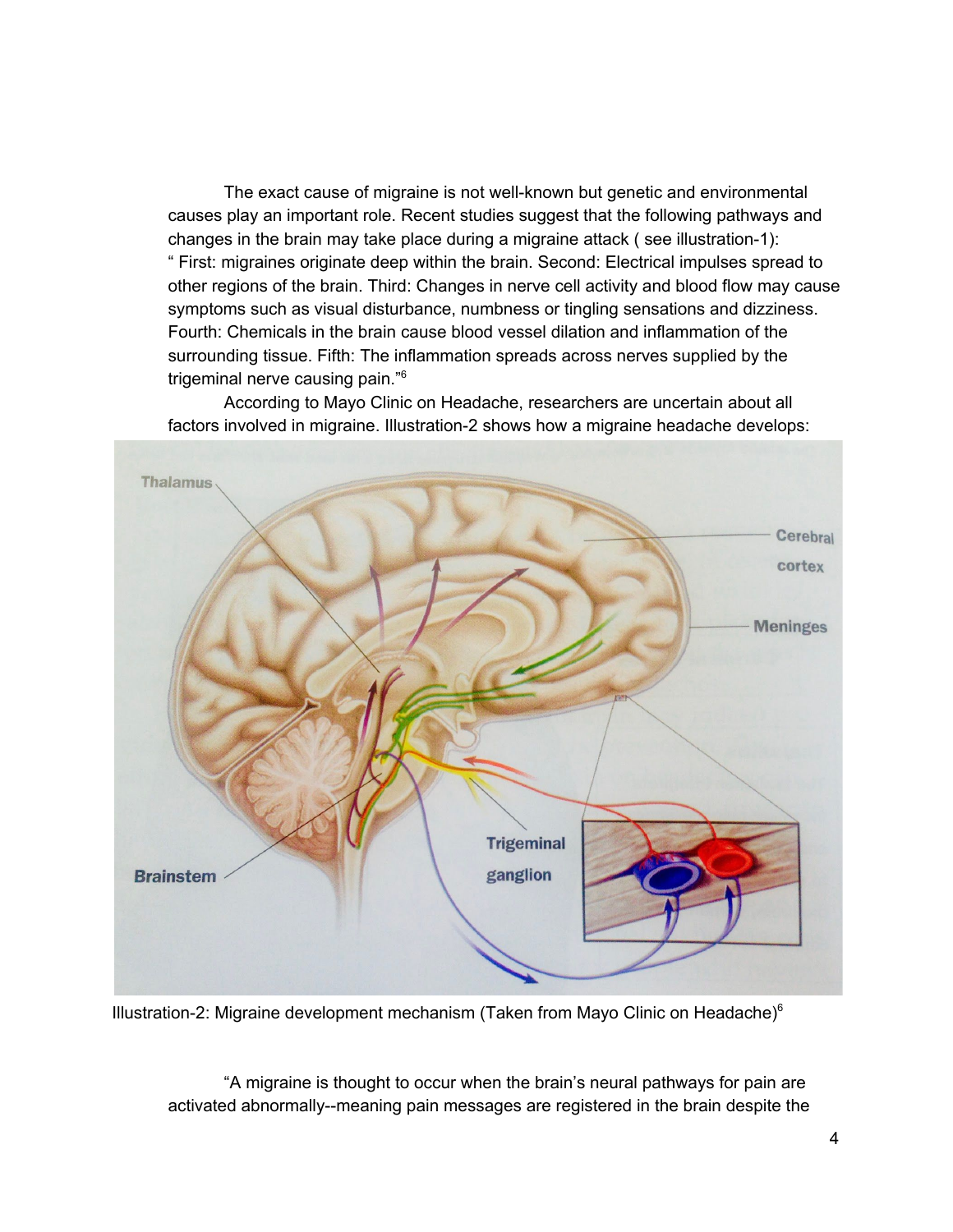fact that there is no external source for the pain. They hypothesize that migraine may develop in this pattern:

Pain messages travel along neural pathways (red arrow) leading from the meninges, the outer covering of the brain, to the trigeminal ganglion. From there, the messages follow the main pathway of the trigeminal nerve into the brainstem and circulate among different nuclei there. From the brainstem, many of the messages are sent to the thalamus (purple arrow), which, in turn, relays information to locations in the cerebral cortex. At this point in the process, headache pain registers in the sufferer's consciousness. The various cortical locations communicate back to the brainstem (green arrow). The brainstem nuclei attempt to modulate or diminish the incoming pain messages in a reflex action. Neural signals travel back along various pathways to blood vessels in the meninges (blue arrow), causing the vessels to dilate. As the pain messages diminish, head pain disappears." 6

In general, changes in the cerebral circulation are the key elements in migraine causation. Migraine sufferers have blood vessels that respond more strongly to stimuli and triggers.<sup>7</sup>

#### **Migraine triggers**

Avoiding migraine triggers is one of the best ways to prevent headaches. A migraine trigger is something that can initiate or set off a migraine attack. Each individual may react differently to triggers. Some common triggers include:

- a. Lifestyle triggers:
	- i. Sleep: Adults need to get 7-8 hours of sleep each night and children and teens at least 9 hours. Migraine patients who get 6 hours of sleep or less have more frequent headaches. In addition, one should have a regular sleep schedule. If there are numerous changes in sleep hours and bedtime routine, sleeping in on the weekend or even taking an afternoon nap can trigger a headache in migraine sufferers.
	- ii. Stress: Stress is one of the most common migraine triggers. Biological changes and hormonal fluctuations during stress can make migraine patients more sensitive to other triggers.
	- iii. Meals: Skipping meals ( low blood sugar) or not having a regular meal schedule can be a problem for migraineurs. Stress hormones are released during fasting may also be an important factor in causing migraine.
- b. Food triggers: Some foods and drinks (alcohol, caffeine, vitamin waters, energy drinks) can trigger a migraine attack. Tyramine-containing foods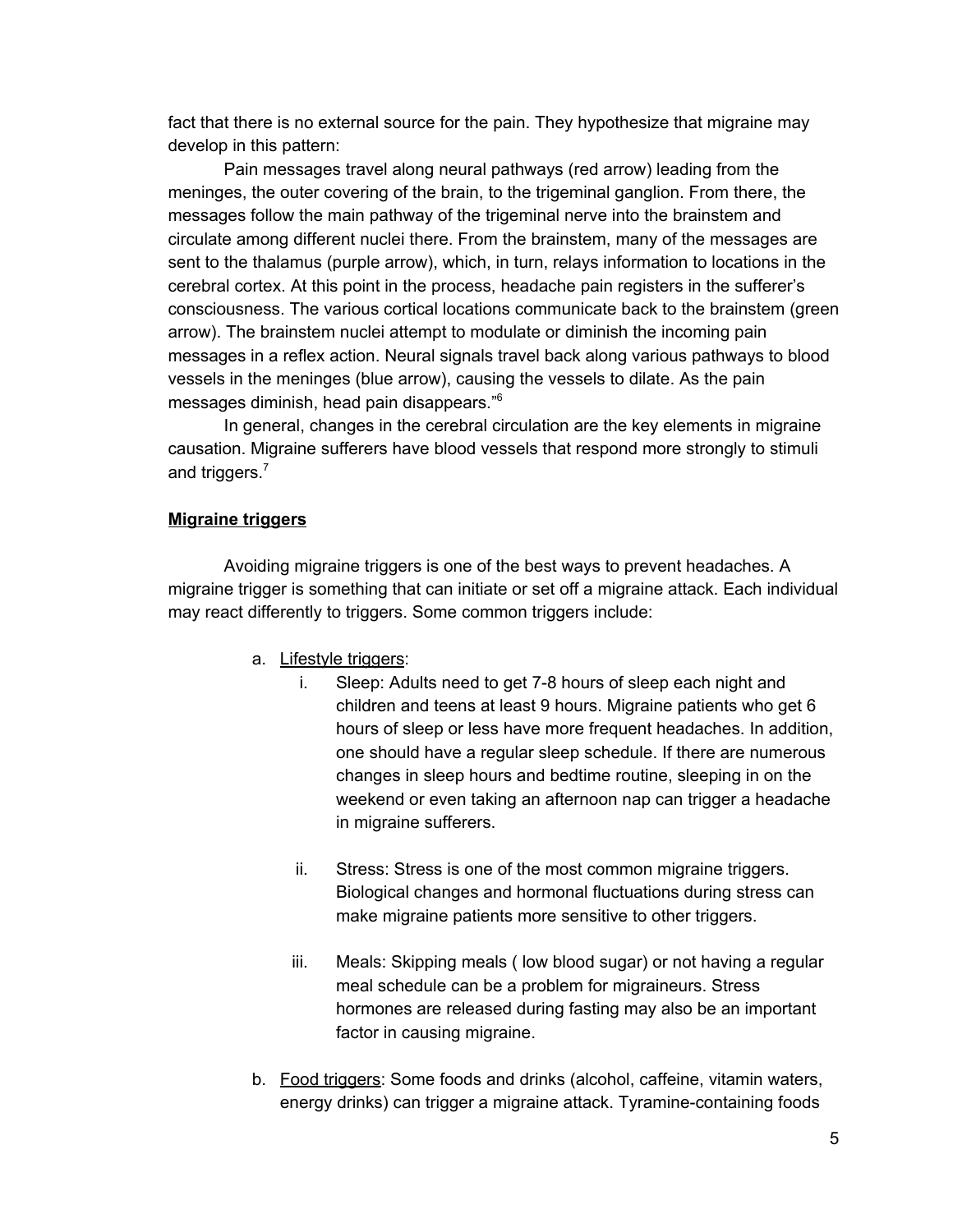(hard cheeses, fermented or pickled foods, smoked meats, chocolate, soy sauce, onions, nuts), phenylethylamine (chocolate), histamine (eggplant, spinach, certain fish species), drinks that ferment (vinegar, wine, beer, sauerkraut). Many food additives, preservatives and color can also trigger migraines. There is monosodium glutamate ( MSG) in Chinese food, seasonings, sauces, parmesan cheese and meat tenderizers, sodium nitrite (sausage, hot dogs, deli meat, canned and packaged meat, smoked and dehydrated food products); FD&C yellow #5 (tartrazine) in soft drinks, cosmetics, many medicines and ice cream.

- c. Weather Triggers: Any changes in temperature, barometric pressure and humidity can trigger migraine.
- d. Seasonal triggers: April showers, May flowers and hot and bright summer sun can all trigger headaches. Fall and winter can also trigger headaches (back-to-school and the holiday season)
- e. Travel triggers: Traveling can create irregular sleep and meal schedule and the stress of keeping track of budget and itinerary.
- f. Sensory triggers: Sight (sensitivity to bright or flickering lights, certain colors, pattern glare, fluorescent lights), sound (loud noises), smell (certain chemicals in fumes, perfumes, smoke, pollution, automobile exhaust and odors) can cause migraine.
- g. Hormonal triggers: Some women have migraine due to hormonal changes (mainly estrogen) during their monthly menstrual cycle.<sup>8</sup>

#### **Western approaches to migraine prevention and treatment**

- A. Migraine prevention:
	- a. Avoiding triggers (see above)
	- b. Prophylactic medications: Antiepileptic drugs (Topiramate, Divalproex Sodium, Gabapentin), Antidepressants (Amitriptyline, Nortriptyline), Beta-Blockers (Atenolol, propranolol), Calcium Channel Blockers ( Verapamil, Nifedipine), Nonsteroidal Antiinflammatory drugs (Aspirin, Naproxen), Angiotensin Receptor Blockers (Candesartan), Angiotensin II Receptor Antagonists (Olmesartan), Botulinum Toxin A (Botox) injection, Double Duty Drugs (NSAIDS, Methysergide)
	- c. Biofeedback: Using relaxation and visualization techniques, deep breathing and mindfulness meditation to monitor and regulate the body's biological signals. (slow down the heart rate, lower blood pressure and ease muscle tension). 9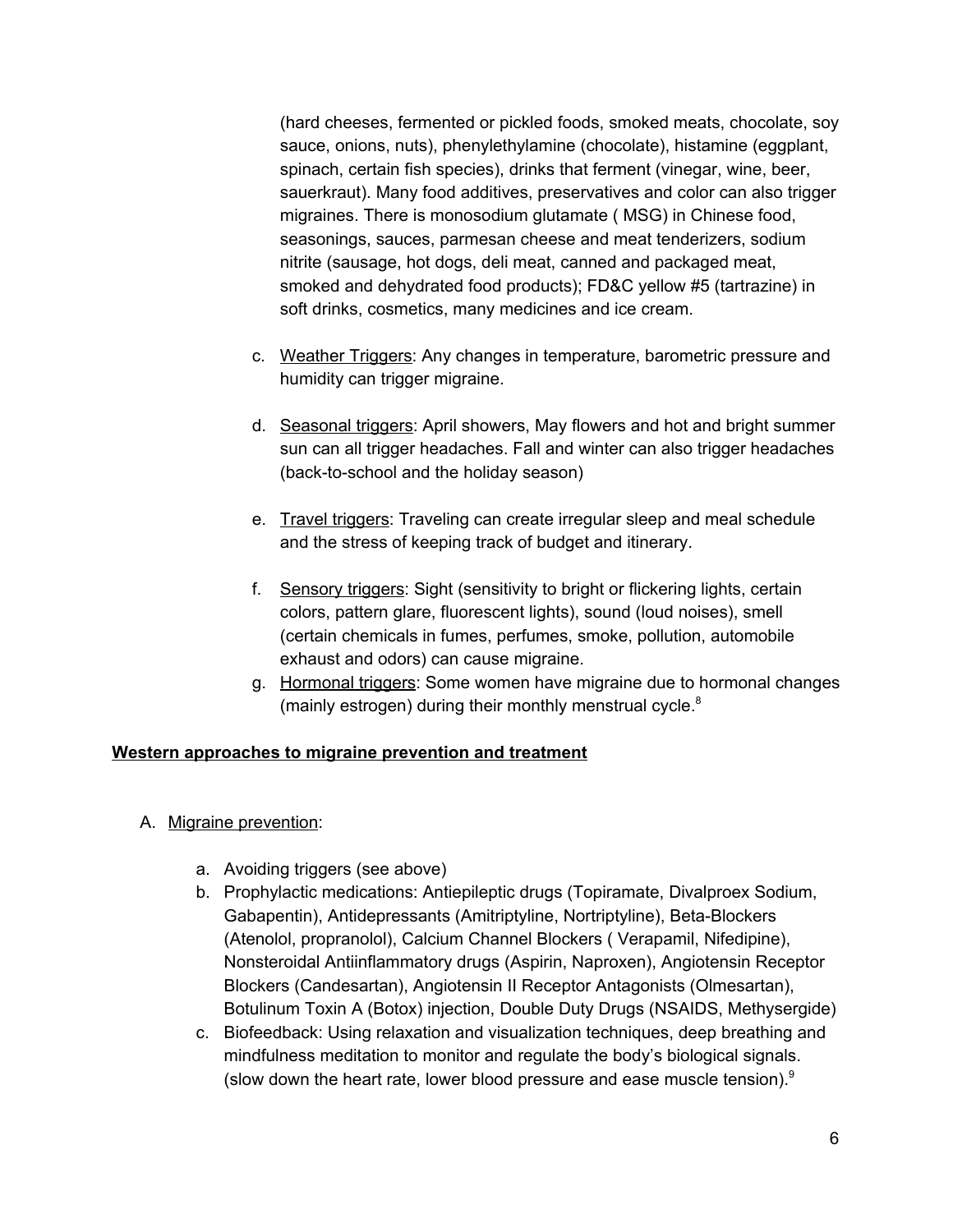#### B. Migraine treatment:

- a. Acute treatment options: Non-opioid pain relievers (Non-steroidal anti-inflammatory drugs such as Aspirin, Acetaminophen, Excedrin), Opioid pain relievers (Butorphanol, Oxycodone, Morphine, Meperidine), Ergot derivatives (Ergotamine, Dihydroergotamine), Triptans (Sumatriptan, Zolmitriptan, Naratriptan,...), bed rest, compresses, cold packs, biofeedback.<sup>10</sup>
- b. Alternative and complementary medicine: Vitamin B2 (Riboflavin), niacin (vitamin B3), magnesium, coenzyme Q10, fish oil, melatonin, herbal supplements (Feverfew, Butterbur) and acupuncture. 11
- c. Manual therapy: Physical therapy (helps to stretch body muscles, adjust postures, improve muscle strength and regulate joint movements), massage (helps to invigorate sensory pathways and improve blood and lymph flow) and chiropractic adjustment (employs massage, spinal manipulation and adjustment of the joints and soft tissue).
- d. Electrical approaches: TENS (Transcutaneous Electrical Nerve Stimulation unit device) sends mild electrical stimulation across the skin which reduces the frequency of migraine attacks. Implanted Occipital Nerve Stimulator (IONS) sends an electric current from a pacemaker to electrodes that deadens the activity of the trigeminal nerve and reduces migraine pain. Transcranial Magnetic Stimulation (TMS) produces a focused, single magnetic pulse which creates a mild electric current in the back of the skull. Vagus Nerve Stimulation and Deep Brain Stimulation are also employed.
- e. Acupuncture: Fine needles are inserted into specific parts of the body according to traditional Chinese medicine meridians. When small vessels around the needle dilate, more blood reaches the tissue and relieves inflammation and pain.
- f. Energy therapies: Homeopathy is a system of treatment that employs diluted substances to trigger the patient's own healing powers by engaging body's energy fields. Reiki is a Japanese technique for reducing stress and enhancing relaxation by laying on hands to move energy. Qigong coordinates slow movement with breathing to enhance energy flow.<sup>12</sup>

## **Ayurvedic classification of headaches (Shirah Shula)**

Headaches in Ayurveda are called Shirah Shula, Shiro Roga or Shiro tapa (shula, roga and tapa mean pain and shirah or shiro mean head). In classical texts headaches are classified into different categories based on the dosha involved.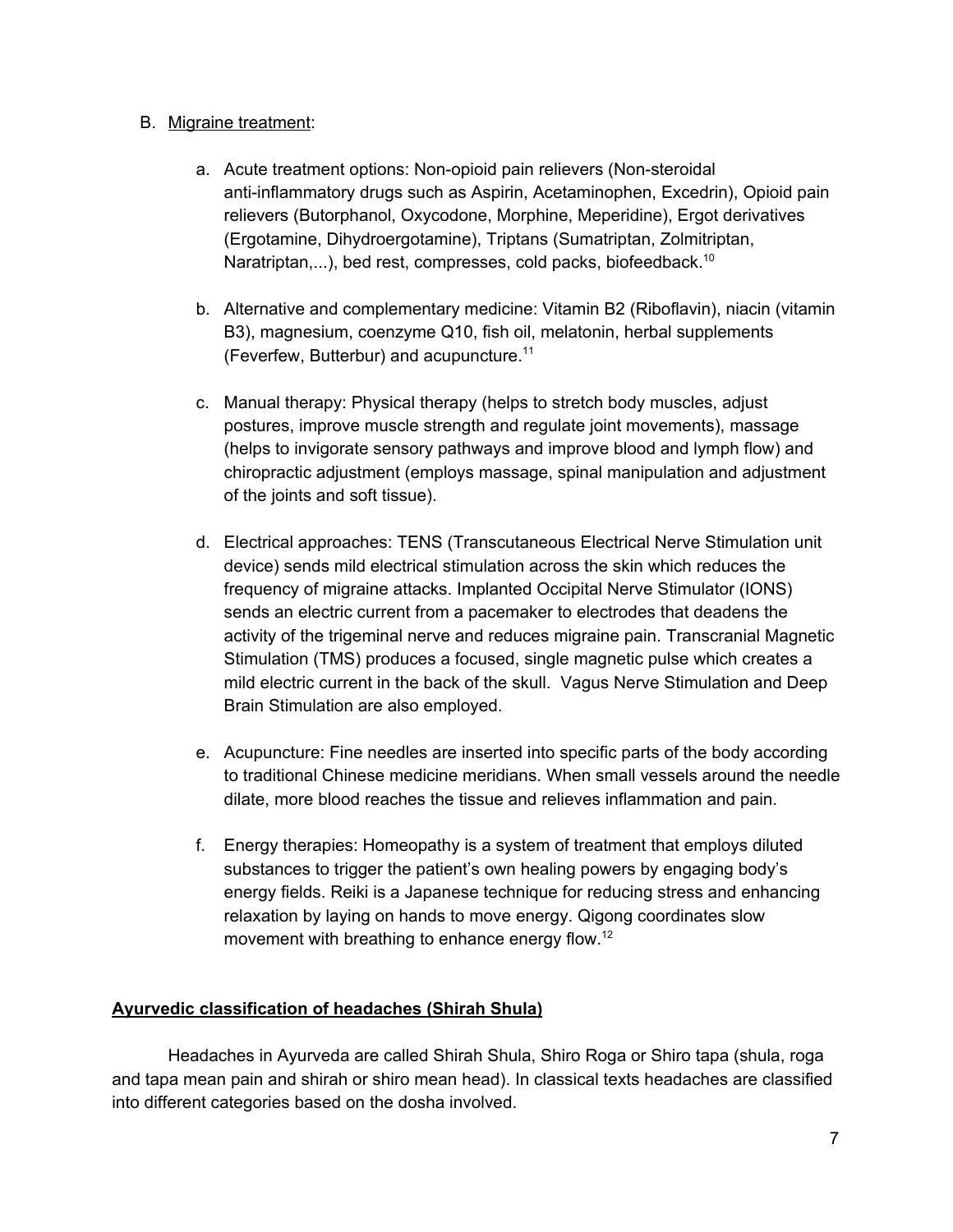1. Vata type (vatika) headaches are usually in the cervical/occipital regions of the head and have a throbbing/pulsating quality to them with severe pain and ache. These headaches are mostly caused by stress, fear/worry, constipation and vata provoking habits such as lack of regular daily routine of sleep and eating habits and physical overactivity.

2. Pitta type (Pattika) type headaches are located in the retro-orbital/temple regions of head and the pain is sharp and intense. This type of headache is associated with nausea, vomiting and sensitivity to light. The eyes are red and may feel like they're burning and nosebleed is possible.

3. Kapha type (Kaphaja) headaches are usually located in the frontal areas of the head. They are commonly associated with sinus congestion, heaviness and runny nose. These headaches can get worse with seasonal changes especially during the spring season.

4. Sannipatika type headaches are caused by the concurrent aggravation of three doshas (vata, pitta, kapha). Symptoms of aggravation of all three doshas are present.

5. Kimija Shira Roga are headaches caused by parasitic infection which can manifest as itching, fever, pricking and smarting sensation and pain in the head.<sup>13,14</sup>

"The blood and muscles in the head become moisture laden, leading to aggravation of the doshas and to the growth of worms that begin to drink the blood, producing very severe pain. This causes disorders of the mind, fever, cough, and loss of strength; the palate and scalp are dry and swollen, the pain is as if being cut (or) burnt, (it is) throbbing, emits (a) bad smell and it may be accompanied by itching, swelling, stupor (and) the nasal discharge is copper colored, thin and clear. There is ringing in the ears."<sup>15</sup>

Ashtang Samgraha

In Vaghabata's Ashtanga Hrdayam, classification of headaches are as follow:

"1. Sirastapa (headache) of vata origin: when vata is aggravated the symptoms appears as severe pricking pain in the two temples, feeling of severe pain as though the ghata (the area above the temples) gets open, the center of the brows and forehead fall out; ears are plucked out, the head reels and feels loose in all its joints, there is severe pulsations in the network of veins (blood vessels) rigidity of the lower jaw and the shoulders, intolerance to light, running in the nose, relief of pain (headache) without any reason occasionally and reduction in its severity by massaging, anointing with oil and fomentation.

Ardhavabheda (migraine): If the headache appears in half of the head it is called Ardhavabhedaka. It occurs either by fortnight (bimonthly) or monthly and subsides of its own accord; when greatly aggravated it destroys either the eye (sight) or ears (hearing).

2. Sirasstapa of pitta origin there is a feeling of hot fumes coming out from the head, fever, profuse sweating, burning sensation in the eyes, fainting, pain becomes less at night and by cold things.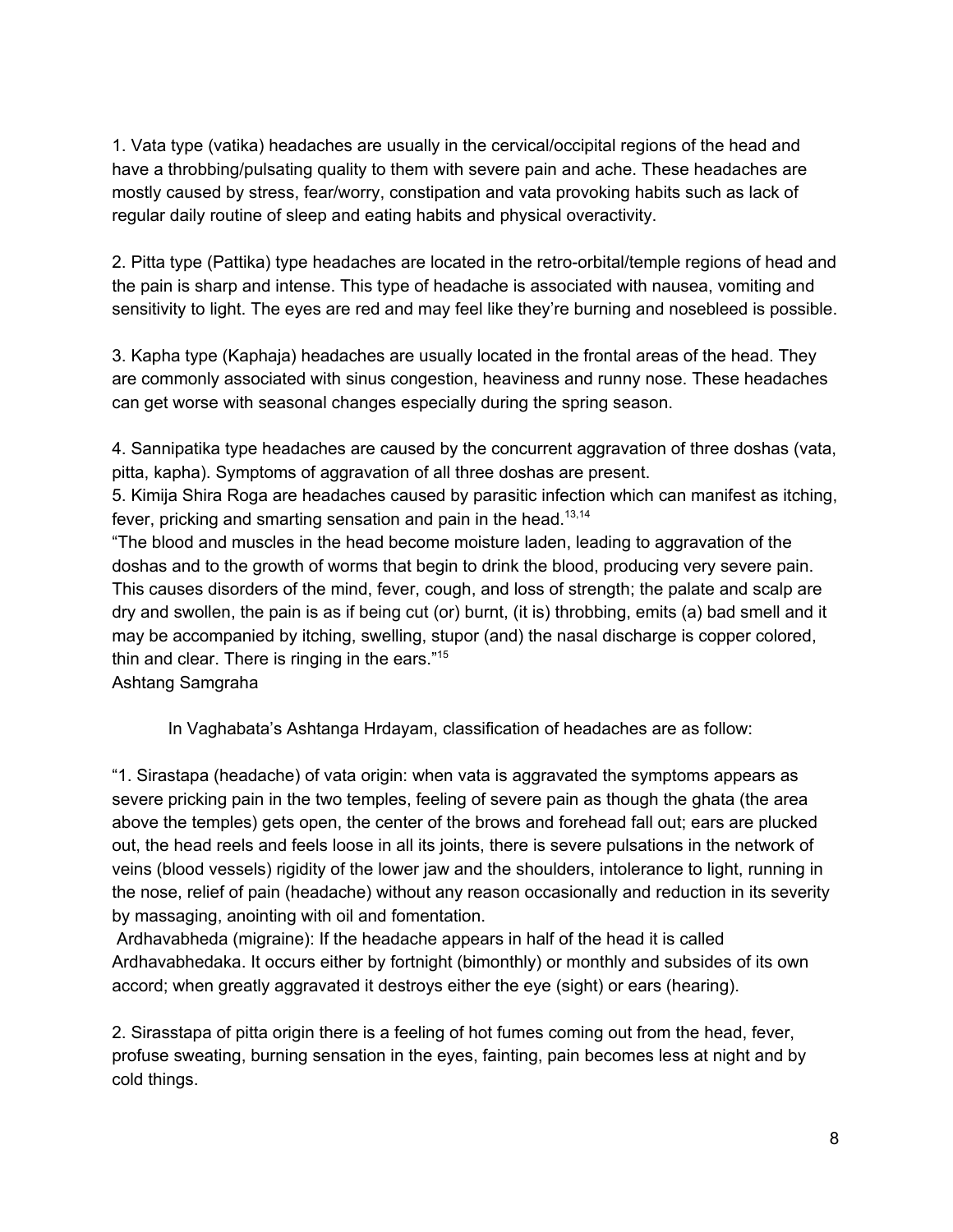3. Sirastapa of kapha origin is of taste, heaviness of the head, rigidity and cold, veins not pulsating, lassitude, pain is mild during the day and severe at nights; stupor, swelling of the eye sockets, itching inside the ears and vomiting are present.

4. Sannipattika, in that is born from rakta, the pain is similar to that of pitta origin but more severe and in that caused by all the doshas, features of all of them will be present simultaneously. By indulgence in incompatible foods, the blood and muscles become more overhydrated and become vitiated by all the doshas and lead to growth of worms in the head. These, drinking blood from the head cause severe pain, disorders of the mind, fever, cough, loss of strength, dryness, swelling pricking and cutting types of pain, burning sensation, throbbing and bad smell in the scalp, itching, dryness in the palate and head, lassitude, copper-red and thin nasal discharge and noise in the ears.

Doshas with the predominance of vata produce shaking of the head known by the term Sirahkampa.

5. Sankhaka: vata and other doshas with the predominance of pitta associated with sonita (blood) produce swelling in the sankha (temples) accompanied with severe burning sensation, pain, redness, delirium, fever, thirst, giddiness, bitter taste in the mouth, yellowish face and producing quick effect, kills the patient within three days.

6. Suryavarta: vata (maruta) followed by pitta produces severe throbbing pain in the temples, eyebrows and forehead, commencing with the rise of the sun, increases in severity in the midday with hungers; of uncertain comfort to hot or cold and subsides later (after the sun sets)." 16

## **Ayurvedic causes of headache (Nidana)**

Vata-type headache is caused by vata-provoking practices (too much cold, dry foods, exposure to cold dry air/wind, suppression of natural urges, irregular sleeping and eating routine, worry/fear/stress, etc.)

Pitta-type headache is caused by pitta-inducing habits (too much hot/spicy/fried foods, exposure to sunlight/heat, profuse sweating, intensity/anger, etc.)

Kapha-type headache is brought by kapha-provoking practices (cold/heavy/oily foods, lethargy, lack of exercise, too much sleep, etc.)

Sannipattika-type headache is due to vitiation of all three doshas due to the ingestion of toxins.

Anantavata-type headache is the result of a combination of vata and pitta provoking practices as mentioned above.

Suryavarta-type headache is brought on by vata-pitta vitiating factors (pitta vitiation causes are more prominent) such as exposure to sun (heat), hot spicy food and leading an overly stressful and/or intense life. This type of headache can also be initiated by unpredictable and sudden changes in life.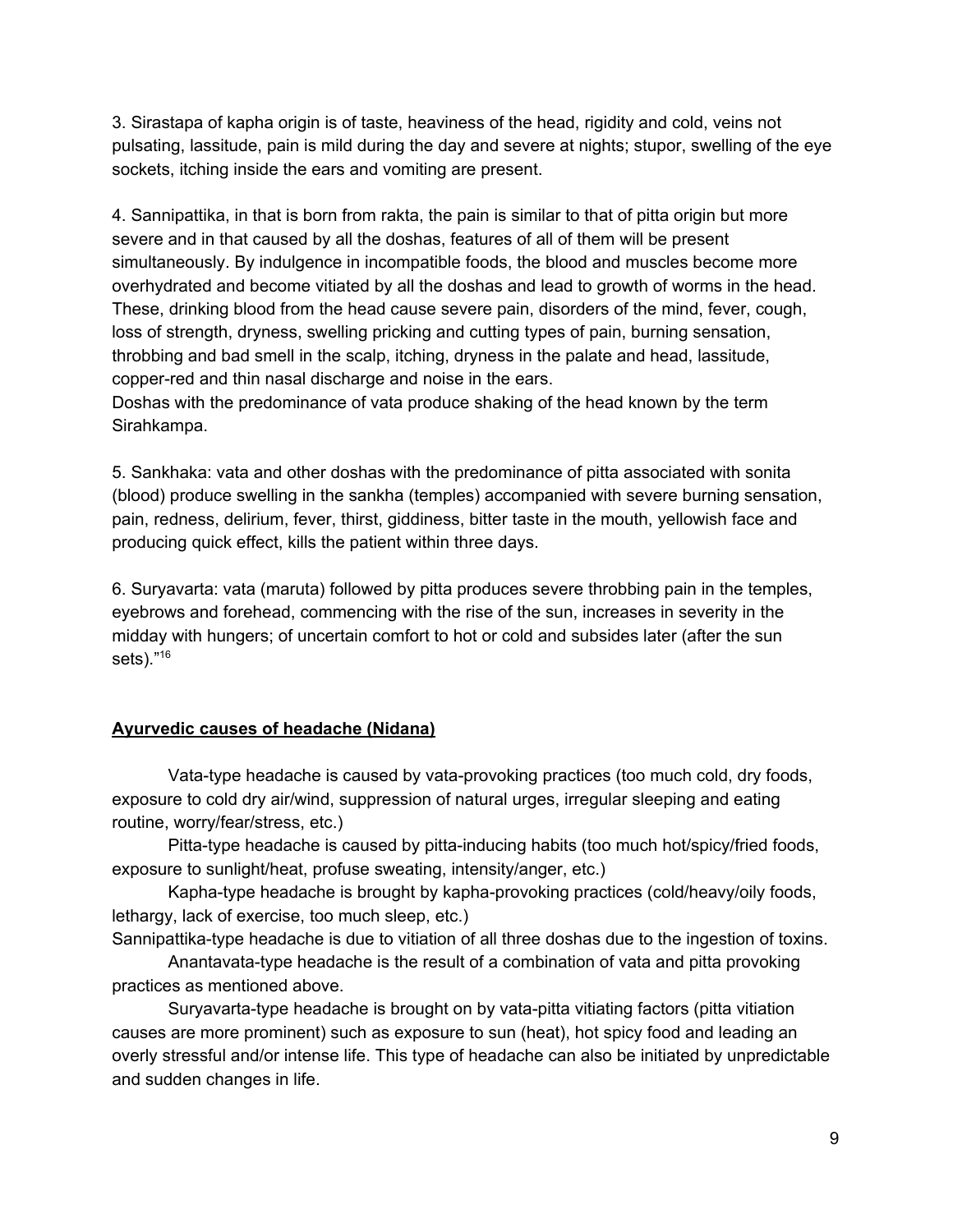Krimija-type headache is due to infection caused by parasites. This is mainly due to consumption of unhealthy foods infected by these parasites in addition to inappropriate food combining.

Shankhaka-type headache caused by having a low ojas and pitta aggravating habits. This is a type of infectious headache caused by bacterial infection such as meningitis.

Ardhavabheda-type (migraine) headache is mostly due to vata-pitta vitiation.<sup>17</sup> Ardhavabhedaka Shiroroga is the Ayurvedic name for the migraine headache. It is considered mostly a vata-pitta imbalance. The vata part of it is due to stress and lack of regular routine. The vata imbalance can lead to pitta imbalance if vata is not pacified. The pitta side of this condition is observed by dilation of blood vessels, sensitivity to the sun and heat and inflammation of the nerves ( vata). Ayurveda considers physical, spiritual and mind/soul related causes responsible for this condition. 18

#### **Ayurvedic treatment options (Chikitsa) for headache**

A. Vataja sirasula chikitsa (vata-type headache treatment): According to Vaghabhata's Astanga Hrdayam, for treatment of vata-type headache, ghee should be applied to the head and should also be ingested with warm water. Warm milk boiled with dashmula and other drugs that reduce vata dosha can be poured on the head. Herbs of varanadi gana are boiled in milk and water (50:50) until only milk remains. The butter of this mixture is taken out by churning and herbs of sweet taste are cooked in this butter (ghee). This ghee can be used as nasya. This ghee can also be taken by adding it to milk and some sugar. The herbs (karpasamajja, tvak, musta and buds sumana) can be steeped in hot water and instilled in the nose.<sup>19</sup>

It is important to re-establish the downward movements of apana vayu to its normal state. This can be done by using laxatives and purgatives. In addition, anuvasana basti can be used on a regular basis to nourish the patient and treat chronic headaches. An herbal paste made of a mixture of cinnamon, garlic and ginger can be applied to the forehead, temples and neck. Shirodhara (gently pouring medicated oil or milk) and shirobasti (holding medicated oil on top of the head in a leather cap for a period of time in a way that the oil does not leak) may be employed. Nasya is the best way of alleviating any condition affecting above the neck. Chronic headaches are a sign of low ojas. Therefore, a rasayana program should be followed for six months to one year. 20

B. Pitta sirasula chikitsa (pitta-type headache treatment): In pitta-induced headaches, oleation and then venesection can be done. The patient can apply cold compress to the face and wash the head (not with hot water). Purifying enema therapy can be beneficial. Medicated milk or ghee with jivaniya gana herbs are helpful either internally or nasally. $^{21}$ In case of constipation, purgative herbs such as cascara sagrada, aloe vera, avipattikar churna or rhubarb root should be given. Nasya therapy with a medicated ghee prepared with chrysanthemum and brahmi can be applied. To help with anger, intensity and emotional symptoms, cool nervine sedatives such as gotu kola and skullcap can be given. For redness of the eyes, a preparation of chrysanthemum and rose can help clear the heat from the eyes.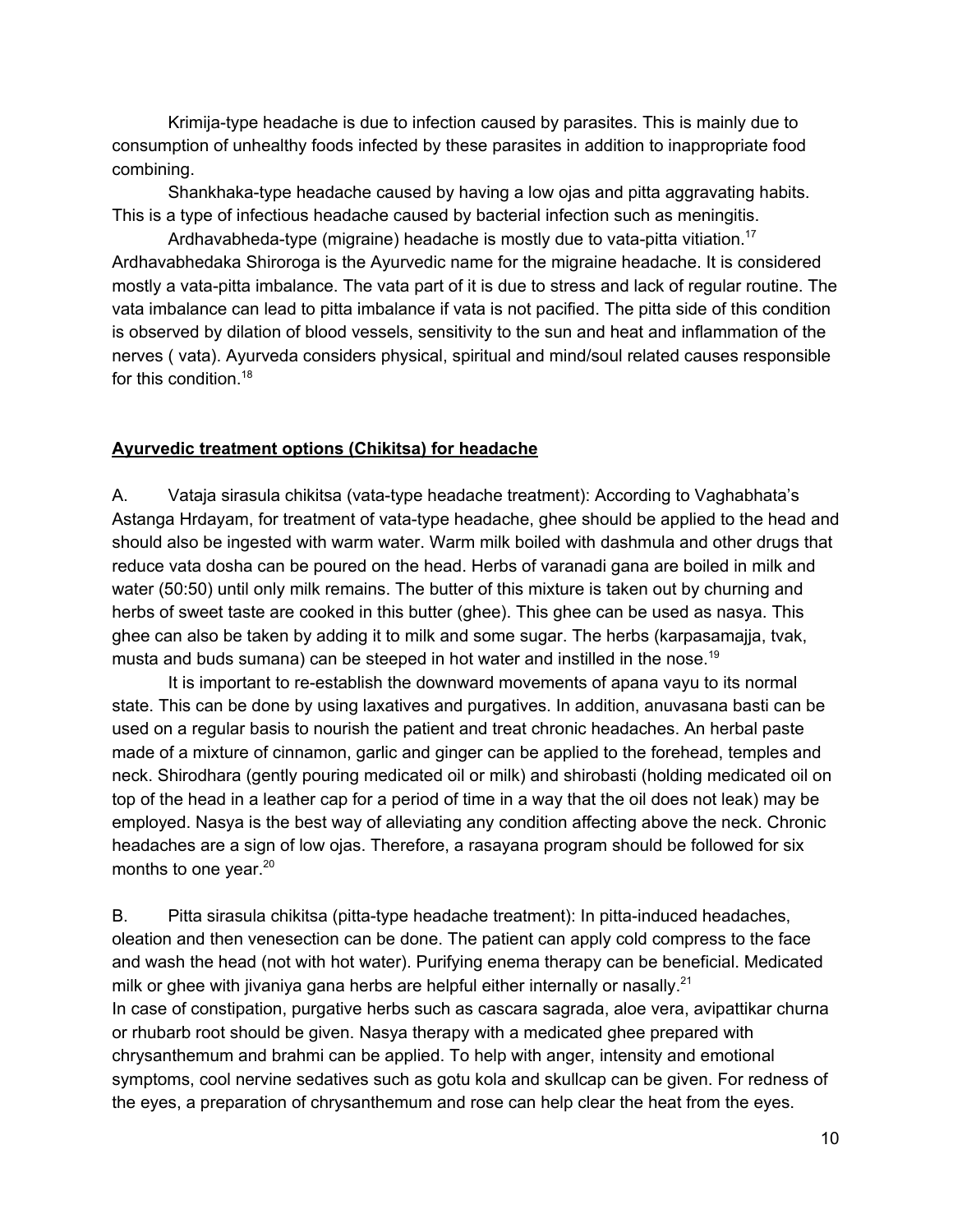Medicated oil made with sandalwood and brahmi can be used in Ayurvedic massage, shirodhara or shirobasti.<sup>22</sup>

C. Kaphaja sirasula chikitsa (Kapha-type headache treatment): According to Vagbhata's Ashtanga Hrdayam, oleation therapy can be done by drinking old ghee and then inducing vomiting. Nasal application of herbs with dry, hot and penetrating qualities and avoiding food (fasting) are beneficial. Fomentation (sweating) and external application of herbal pastes are also recommended. 23

Clearing the sinuses of any congestion and stuffiness is important in treating kapha-induced headaches. This can be done through nasya therapy or consuming the herbs internally. A paste of herbs such as clove, garlic and cinnamon may be applied to the head to help with blood circulation and relief from congestion. Application of niruha basti (a decoction of herbs administered rectally) made with ginger and honey in water is recommended.

D. Sannipattika sirasula chikitsa (Sannipattika-type headache): A combination treatment of all above three doshas should be done. If the patient is strong enough, purification therapies such as panchakarma are recommended. Other purification therapies such as palliation therapy (or mono-dieting with kitcheri) can be used.<sup>24</sup>

E. Anantavata-type (tension) headache chikitsa: Massaging the neck, spinal manipulation and yoga are all of benefit for this type of headache. The patient should be advised to manage stress.

F. Suryavarta chikitsa: This condition can be treated the same way as pitta-type headache. Blood letting can be done by using leeches or venesection techniques (drawing blood from a vein). The purpose of this practice is to remove the affected dosha and blood. $25$ 

G. Krimija sirasula chikitsa: According to Ashtanga Hrdayam, when the headache is caused by Krimi (worm, bacteria, parasites), the blood of an animal should be placed in the nose. By doing so, the worms get intoxicated. They can then be removed by using strong nasal medications or inhalation of smoke. 26

Sebastian Pole summarized the treatment of headaches as clearing the pain, preventing any spasms, clearing any dullness in the head and getting rid of inflammation. He categorizes headaches into wet type (kapha), nervous type (vata) and heat type (pitta). The herbs used for the wet type are vacha, trikatu, cinnamon, eucalyptus oil, camphor oil and guggulu. For the nervous type, tagarah, jatamamsi and nutmeg are recommended. For the heat type, herbs such as aloe vera, chrysanthemum, brahmi and bhringaraja are recommended. $27$ 

One clinical study evaluated the role of Nasya karma and shirodhara in the treatment of migraine. In this study patients were administered dashmool shrita ksheera shirodhara and kumkunadi ghrita nasya. Subjects did not experience adverse effects during the study. It was concluded that kumkunadi ghrita nasya was more effective than dashmool shrita ksheer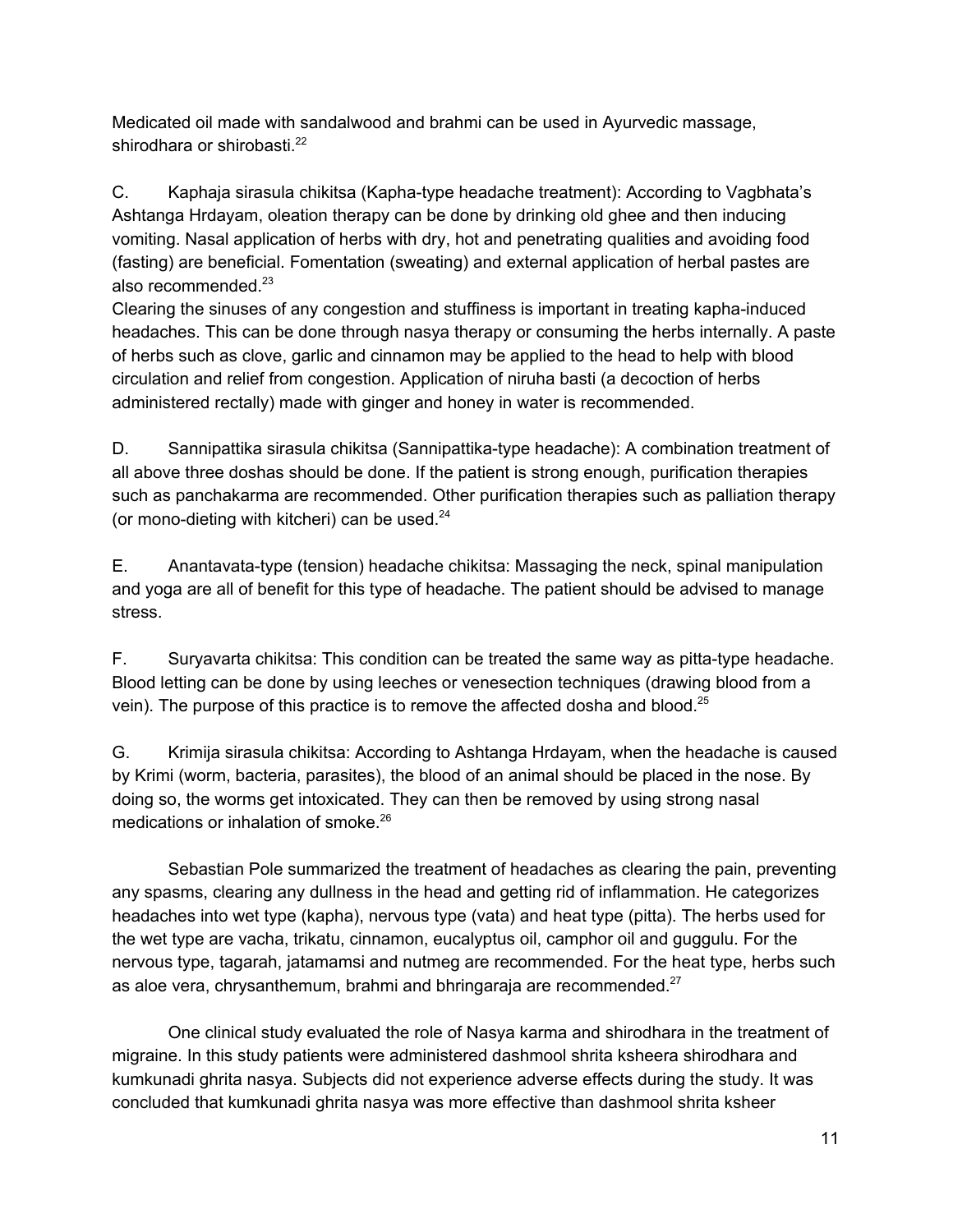shirodhara in alleviating migraine headache. Nasya therapy proved very effective in reducing the intensity of pain, phonophobia and interval and duration of headache. The authors suggest this may be true because the drug administered through the nose can reach the Shringataka marma more easily.<sup>28</sup> In another study, laghu sutashekhara rasa and brihat dashamoola taila nasya were found to improve all symptoms of migraine such as headache, nausea, vomiting and other symptoms. When used together, they have an augmented effect.<sup>29</sup>

## **Other Ayurvedic treatment modalities for migraine headache**

There are a number of ways that Ayurveda can bring balance to life and treat the root cause of headaches and migraine in particular. In addition to specific treatment options for each type of headache, we can use other modalities to treat migraine headaches.

- 1. Diet modifications:
	- a. Dosha specific nutrition: Depending on the dosha(s) involved in headache and also the patient's constitution, the patient must be instructed to eat a diet that pacifies the aggravated dosha.

| Food list       | Vata Pacifying diet                                                                                                                                                                                                                              | Pitta pacifying diet                                                                                                                                                                 | Kapha pacifying diet                                                                                                                                                                                                                          |
|-----------------|--------------------------------------------------------------------------------------------------------------------------------------------------------------------------------------------------------------------------------------------------|--------------------------------------------------------------------------------------------------------------------------------------------------------------------------------------|-----------------------------------------------------------------------------------------------------------------------------------------------------------------------------------------------------------------------------------------------|
| <b>Fruits</b>   | Have more: sweet fruits,<br>avocado, melons, dates,<br>apricot, figs, grapes,<br>peaches. Have less:<br>dried fruits, raw fruits,<br>persimmon, watermelon,<br>cranberry                                                                         | Have more: sweet fruits,<br>dark grapes, melons,<br>pears, figs. Have less:<br>sour fruits, berries,<br>cherries, citrus, papaya,<br>pineapples, apricots                            | Have more: apples,<br>berries, cranberries,<br>pomegranate, raisin,<br>apricot, fig (dry),<br>peaches, prunes,<br>persimmon. Have less:<br>sweet & sour fruits,<br>grapes, melon<br>pineapples, avocado,<br>grapefruit, lemon, plum,<br>lemon |
| Veget-<br>ables | More: cooked vegetables,<br>beets (root vegetables),<br>cucumber, leafy greens,<br>butternut squash, okra,<br>sweet potatoes. Less:<br>raw vegetables, sprouts,<br>cruciferous vegetables<br>(like broccoli, cauliflower,<br>cabbage), mushroom, | Have more: sweet or<br>bitter vegetables, okra,<br>asparagus, lettuce,<br>cucumber, peppers.<br>Have less: pungent<br>vegetables, hot peppers,<br>raw onions and garlic,<br>tomatoes | Have more: pungent and<br>bitter vegetables, brussel<br>sprouts, carrot, celery,<br>garlic, lettuce, okra,<br>cabbage cauliflower.<br>Have less: sweet and<br>juicy vegetables, sweet<br>potatoes, cucumber,<br>tomatoes                      |

Table-1: Dosha pacifying nutrition for vata, pitta, kapha<sup>30</sup>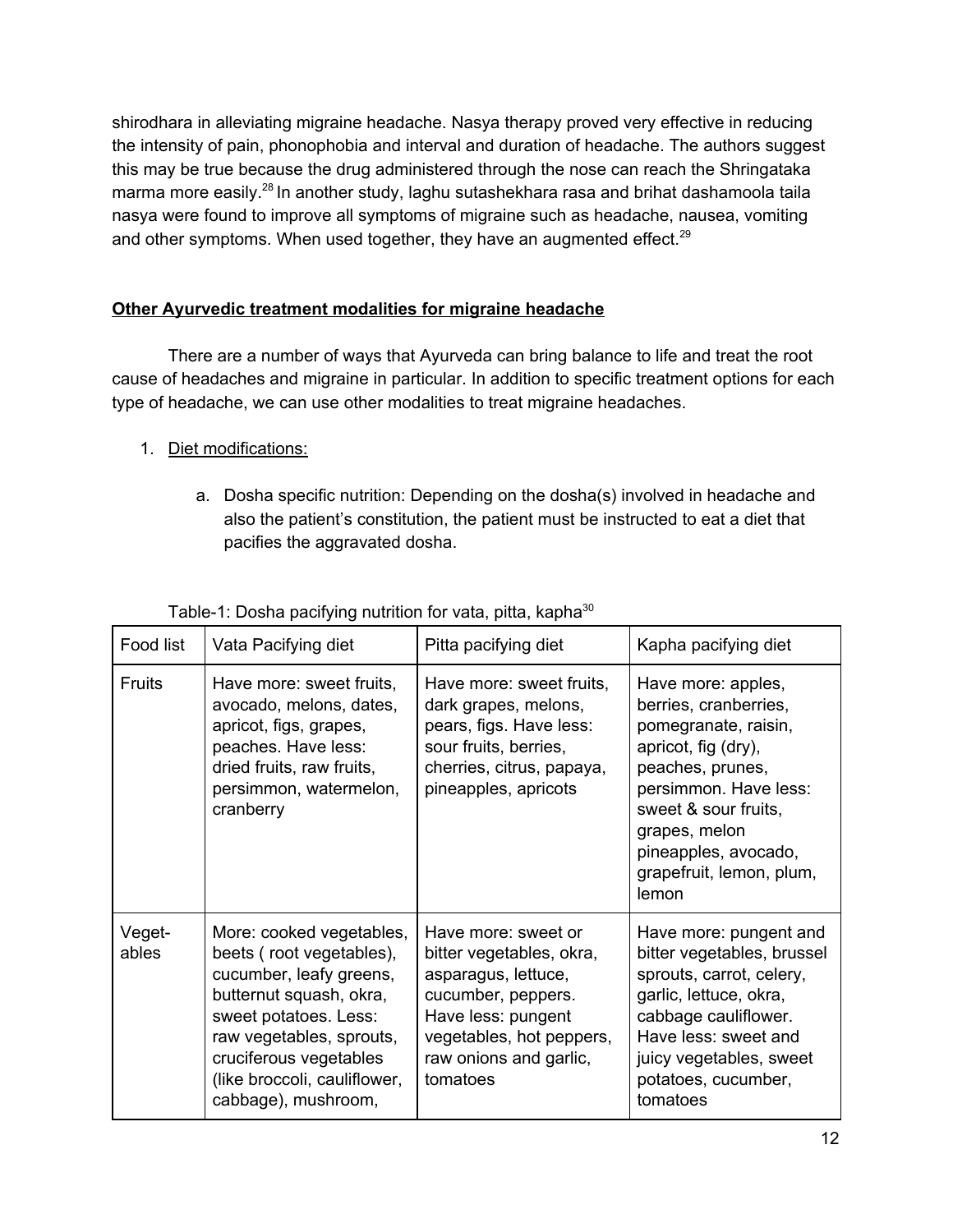|                 | parsley                                                                                                                                                            |                                                                                                                                        |                                                                                                       |
|-----------------|--------------------------------------------------------------------------------------------------------------------------------------------------------------------|----------------------------------------------------------------------------------------------------------------------------------------|-------------------------------------------------------------------------------------------------------|
| Grains          | More: barley, rice (white),<br>wheat, oats (cooked),<br>amaranth, quinoa. Have<br>less: bread with yeast,<br>buckwheat, millet, corn,<br>muesli, rye, dry crackers | Have more: barley, rice<br>(basmati), oats (cooked),<br>wheat.<br>Have less: buckwheat,<br>millet, corn, rye                           | Have more: barley wheat,<br>oats, rice(brown).<br>Have less: buckwheat,<br>millet, rice (white), corn |
| Animal<br>foods | More: beef, eggs,<br>salmon, white fish,<br>chicken, duck, turkey<br>Less: lamb, rabbit, pork,<br>venison                                                          | More: chicken or turkey<br>(white meat), rabbit,<br>venison, eggs (white),<br>white fish.<br>Less: beef, lamb,<br>seafood, eggs (yolk) | More: chicken or turkey,<br>prawn, rabbit, venison<br>Less: beef, pork, lamb,<br>seafood              |
| Legumes         | No legumes except mung<br>beans, tofu, urad dhal,<br>red lentils                                                                                                   | All legumes except<br>coconut                                                                                                          | All legumes except<br>kidney beans, soy beans,<br>black lentils and mung<br>beans                     |
| <b>Nuts</b>     | All nuts in moderation                                                                                                                                             | No nuts except coconut                                                                                                                 | No nuts at all                                                                                        |
| Seeds           | All seeds in moderation                                                                                                                                            | No seeds except<br>sunflower and pumpkins                                                                                              | No seeds except<br>sunflower and pumpkin                                                              |
| Sweeten<br>ers  | All sweeteners except<br>white sugar and<br>aspartame                                                                                                              | All sweeteners except<br>molasses, honey,<br>aspartame                                                                                 | No sweeteners except<br>raw honey                                                                     |
| condimen<br>ts  | All spices are good<br>except the hot ones like<br>chili, dried ginger,<br>horseradish                                                                             | No spices except<br>coriander, cardamom,<br>fennel, turmeric, long<br>pepper, fresh ginger                                             | All spices are good<br>except salt                                                                    |
| Dairy<br>foods  | All dairy products in<br>moderations                                                                                                                               | More: butter, ghee,<br>cottage cheese, milk<br>Less: buttermilk, sour<br>cream, cheese, yogurt                                         | No dairy products except<br>ghee and goat milk                                                        |
| Oils            | All oils are good<br>particularly sesame,<br>olive, ghee                                                                                                           | More: coconut, sunflower,<br>olive, soy.<br>Less: almond, safflower,<br>corn, sesame                                                   | No oils except almond,<br>corn, sunflower in small<br>amounts                                         |

b. Avoiding or minimizing migraine trigger foods: Migraine trigger foods can be different in every individual and finding these trigger foods can help to minimize migraine headaches. This confirms the Ayurvedic perspective of dosha specific diet for each individual.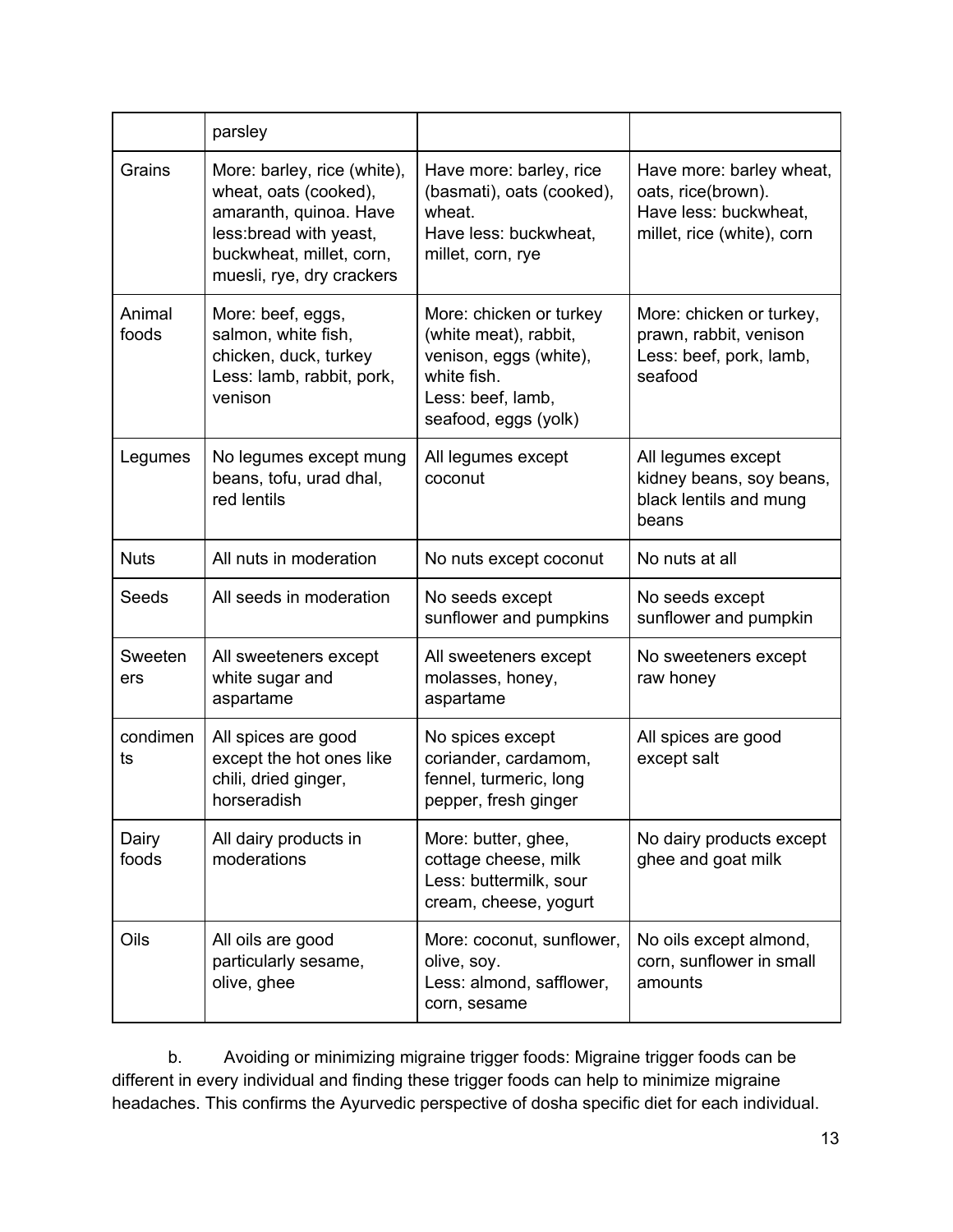Some common trigger foods include dairy products ( skim/whole cow's milk, goat's milk, cheese, yogurt, etc.), chocolate, eggs, meat, citrus fruits, wheat, nuts, tomatoes, onions, corn, apples, banana, alcoholic beverages (especially red wine), caffeinated drinks, beta--phenylethylamine (e.g. chocolate), monosodium glutamate (MSG), aspartame sweeteners, nitrites (cured meats), tyramine containing foods.<sup>31</sup>

By paying special attention to diet and identifying food triggers, a migraineur can understand the concept of healthy diet and regular meal schedules. Using a headache diary on a regular basis with the emphasis on eating/activity patterns can help with assessing headache occurrence. Usually eating a particular food can trigger a migraine within 12-24 hours. Limiting a trigger food for 4 weeks and monitoring the frequency and severity of headaches by using a headache diary can be very beneficial.

Tyramine containing foods are one of the most common triggers for migraineurs. Therefore, it makes sense to follow a low tyramine food diet. Tyramine is not added to food and food products. Instead tyramine is produced in foods from the breakdown of the amino acid tyrosine. Tyramine is not added to food and food products. Tyramine levels in food can gradually increase as they are aged, kept for long periods of time, fermented or if not fresh.<sup>32</sup>

| Food group                        | Allowed                                                                                                        | Use with caution                                                                                                     | Avoid                                                                                                                                                    |
|-----------------------------------|----------------------------------------------------------------------------------------------------------------|----------------------------------------------------------------------------------------------------------------------|----------------------------------------------------------------------------------------------------------------------------------------------------------|
| Meat, fish,<br>poultry,<br>eggs   | Freshly purchased and<br>prepared meats, fish<br>and poultry, eggs, tuna<br>fish                               | Bacon, sausage, hot<br>dogs, corned beef,<br>bologna, ham, luncheon<br>meats, Meats with added<br>tenderizer, caviar | Aged, dried, fermented,<br>salted, smoked or<br>pickled products,<br>pepperoni, salami and<br>liverwurst, non-fresh<br>meat or liver, pickled<br>herring |
| Dairy                             | Milk (whole or 2%,<br>skim), cheese<br>(American, cottage,<br>farmer, ricotta, cream<br>cheese                 | Yogurt, buttermilk, sour<br>cream, parmesan or<br>Romano                                                             | Aged cheese: blue, brie,<br>cheddar, Swiss,<br>Roquefort, stilton,<br>mozzarella, provolone                                                              |
| <b>Desserts</b><br>and sweets     | Any dessert made with<br>allowed foods and<br>ingredients (sugar, jelly,<br>jam honey, hard<br>candies, cakes) | Chocolate based<br>products: ice cream,<br>pudding, cookies, cakes,<br>chocolate candies                             | Mincemeat pie                                                                                                                                            |
| Fats, oils,<br>miscell-<br>aneous | All cooking oils and fats,<br>white vinegar,<br>commercial salad<br>dressing with allowed                      | Wine, apple or other<br>fermented vinegars                                                                           |                                                                                                                                                          |

Table-2: Low Tyramine Headache Diet:<sup>33</sup>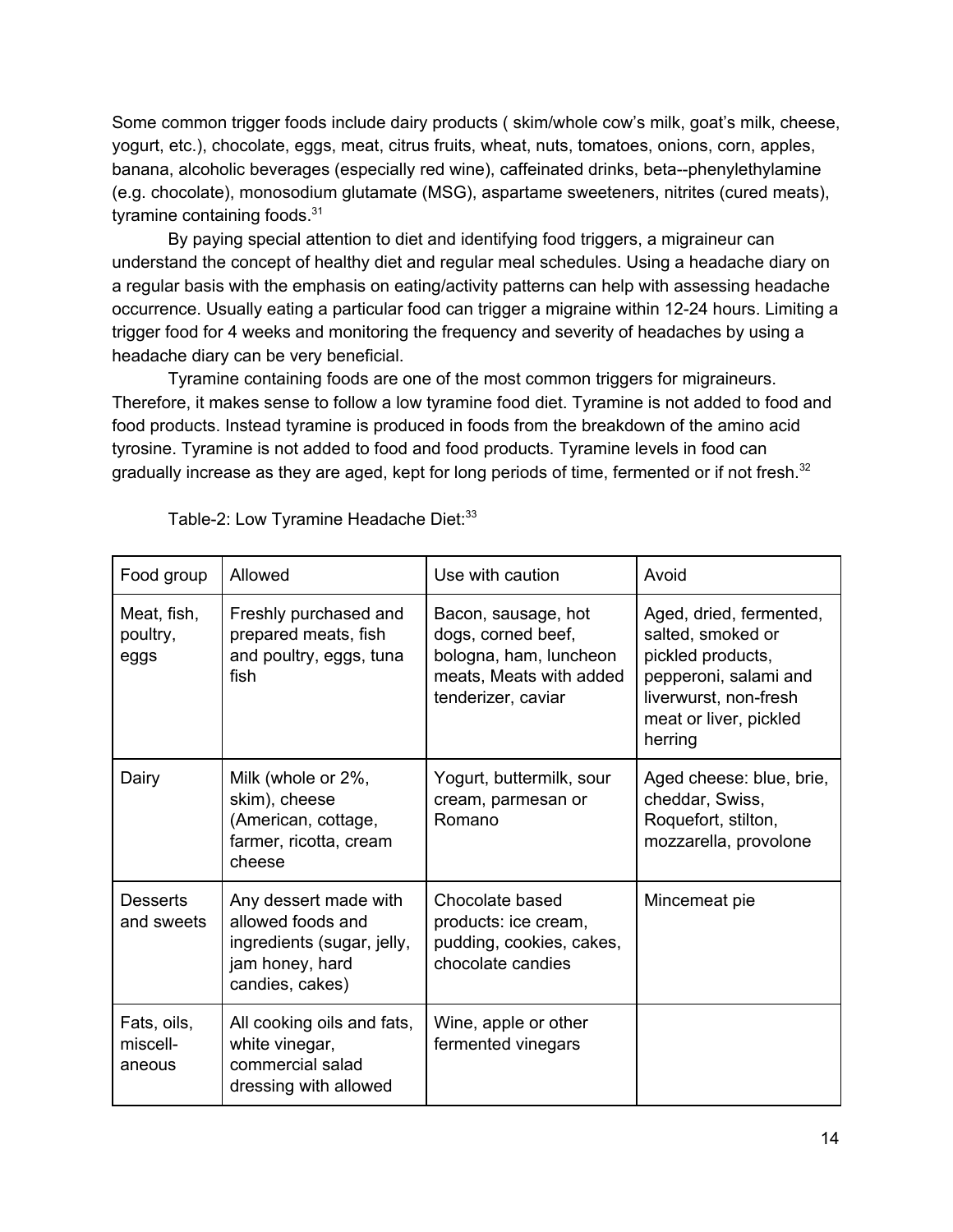|       | ingredients, all species<br>not listed in restricted<br>ingredients |                                |  |
|-------|---------------------------------------------------------------------|--------------------------------|--|
| Soups | Sources made from<br>allowed ingredient<br>broths                   | Canned soups, meat<br>extracts |  |

## 2. Lifestyle modification:

Migraine (Ardhavabhedaka) and other type headaches can be prevented by following a healthy lifestyle. Maintaining a regular sleep schedule, eating routine and working habits and avoiding migraine triggers can reduce the frequency and severity of migraine headaches. Some of these healthy lifestyle include:

A. Proper morning routine: Daily elimination to empty bowels, inspecting tongue for any coating, brushing/flossing teeth, massaging gums, cleaning nasal passages (neti pot), self-abhyanga (daily oil application on skin and massaging), massaging ears with oils, practicing meditation, washing eyes at least once per week.

B. Proper sleep routine: Proper sleep pattern means that one must go to bed and rise according to the rhythms of nature. Vata nature people must wake up with the sun and pitta wake up half an hour before the sun and kapha one hour before the sun. It is suggested that one go to bed by 10pm for all constitutions.<sup>34</sup>

C. Follow healthy eating guidelines: There are 8 factors that affect the quality of food (nature, processing, combination, quantity, habitat, time, rules of intake, responsibility). The general guidelines for healthy eating include eating food in the proper place, preparing food with loving hands in a loving way, saying Grace before meals, eating without distraction, eating with a proper frame of mine, chewing until it is an even consistency, making sure food is warm oily/moist. Food should not have opposite potencies. Drink only a small amount of fluids with meals and avoid cold drinks. Eat food with confidence and eat until 75% full. Always take some time to rest after meals and allow 3 hours between meals for foods to get digested. $35$ 

D. Stress (Sahasa) management: One must both avoid factors that induce stress and vitiate doshas and also learn coping mechanisms for life stressors. Stress inducing factors can include: 1) Physical stress such as strenuous exercise, fasting, exhaustion, improper body postures, injury/trauma. 2) Psychological stress such as anger, anxiety/nervousness, excitement, confusion, grief, fear. 3) Environmental stress like high altitudes and prolonged exposure to the sun or heat. Stress avoidance is the best approach. However, some rasayana herbs which improve longevity along with physical/mental strength and immunity can be helpful. Several rasayana herbs show antioxidant, immunomodulator, hepatoprotective, antidepressant and anxiolytic effects. A few example of such herbs are shatavari (Asparagus racemosus), brahmi (Bacopa monnieri), punarnava (Boerhavia diffusa), centella (Centella asiatica), shankha pushpi (Convolvulus pluricaulis), amla (Emblica officinalis), long pepper (Piper longum), kutki (Picrorrhiza kurroa), turmeric (Curcuma longa) and ashwagandha (Withania somnifera).<sup>36</sup>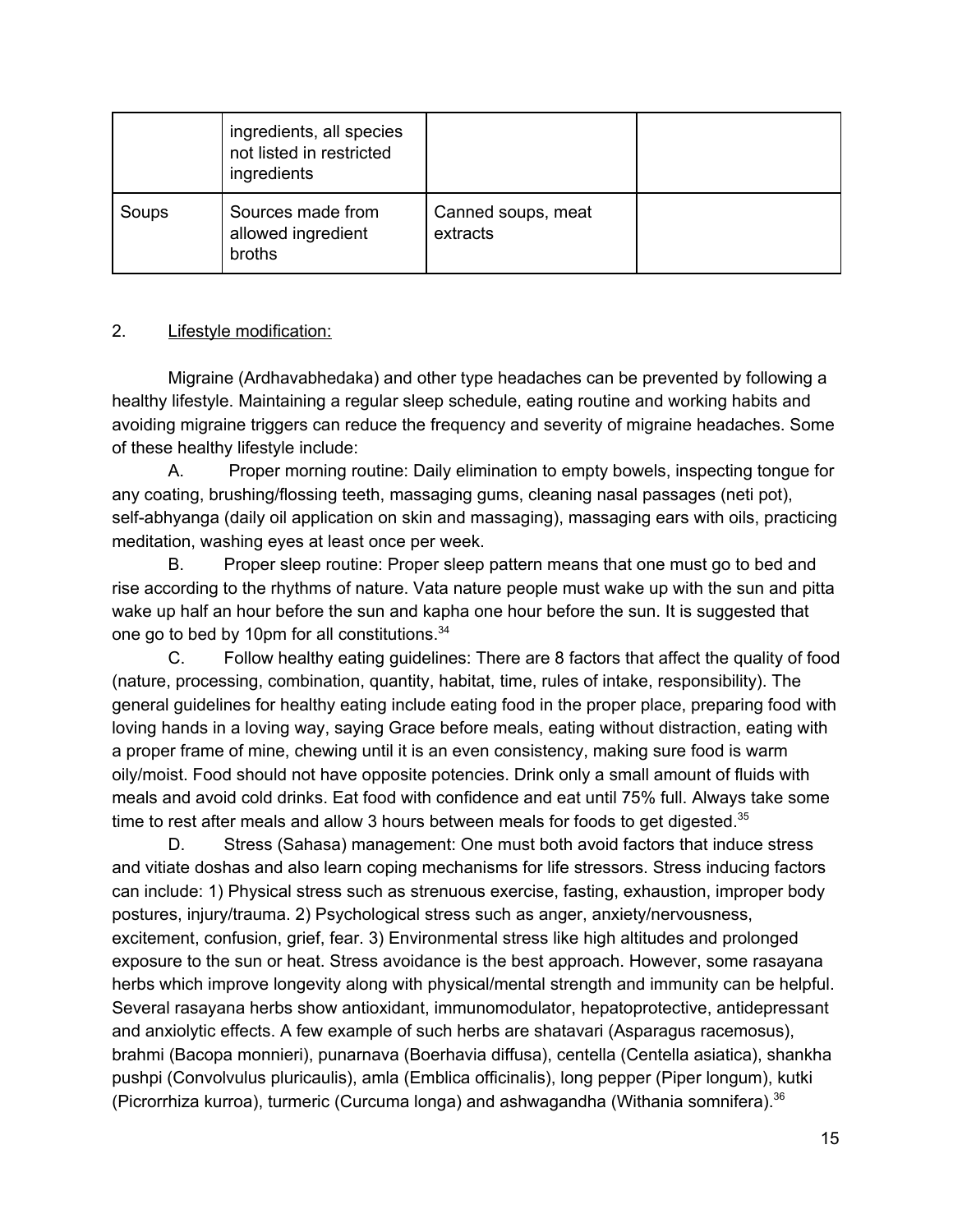E. Regular exercise: Several epidemiological studies have proven the effectiveness of regular daily exercise in reducing the intensity of migraine pain. This gives patients an opportunity to take an active role in their own treatment. Recent studies show that cardiovascular exercise can play a significant role in the modulation of pain through the activation of endogenous cannabinoid and opioid receptors.<sup>37</sup> However, exercise intensity, frequency, duration and type as well as warm up time are important factors that need to be monitored to prevent injuries and preclude the susceptibility of exertional headache. Isometric neck exercise is very beneficial to the type of migraine which is associated with neck pain.<sup>38</sup>

#### 3. Yoga for headaches:

Since stress is an important factor in creating both migraine and tension headaches, yoga can without doubt help in preventing these types of headaches. Yoga can also help with tension in the muscles of the neck, back and head which contribute to headaches. Yoga helps to release tight muscles and improve blood circulation in that region. Yoga helps relax the mind as well. Rodney Yee recommends a sequence of practices and instructions as follows: Legs-up-the-wall pose (Viparita karani) for five minutes or longer, supported cobbler's pose, half plow pose (Ardha Halasana), one-legged forward bend (Janu Sirasasana) with head support, seated forward bend (Paschimottanasana) with head support.<sup>39</sup>

Other yoga asanas helpful in migraine and tension headache prevention include standing cat stretch, circle of joy, eagle arms, hold elbows overhead, neck rechargers, 6-way neck stretches, hare pose, front-stretching pose, child pose, bridge pose, fish pose, supine twist, ear-closing pose, deep relaxation in the corpse pose.<sup>40</sup> Relaxation poses are of great importance in preventing migraine headaches. They can be done at the beginning or at the end of a yoga session or at any time of the day when the body feels stressed or tired. Flapping fish pose (Matsya kridasana) is a great relaxation pose. We may naturally sleep in a variation of this pose due to our body's intuitive need for deep rest and relaxation. Pose of the monre or hare pose (Shashanhasana) can calm an overactive mind which is common among migraine sufferers. This pose brings fresh blood and oxygen to the head and calms and sooths the nerves. Double angel pose (Dwikonasana) is highly recommended for both tension and migraine headache. By making the arms act as a lever, this pose stretches the shoulders and chest and reduces the tension beneath the shoulder blades. Palming eye exercise (rubbing the palms of both hands together until they feel warm and gently placing them on both eyes is also advisable. 41

## 4. Meditation:

Stress is a major contributor to both tension and migraine headaches. AH-OM Breath meditation can reduce stress. In this meditation, sit in a comfortable position. There are many types of meditations available. One can focus on the mantra and/or awareness of breath and let thoughts fade away. With exhalation, silently say or hear AAAAHHHHH and take a deep long inhalation filling your lungs and abdomen. When you exhale which is longer than inhalation, say/hear in your mind OOOOOMMMM while exhaling all the air and pull the navel in towards the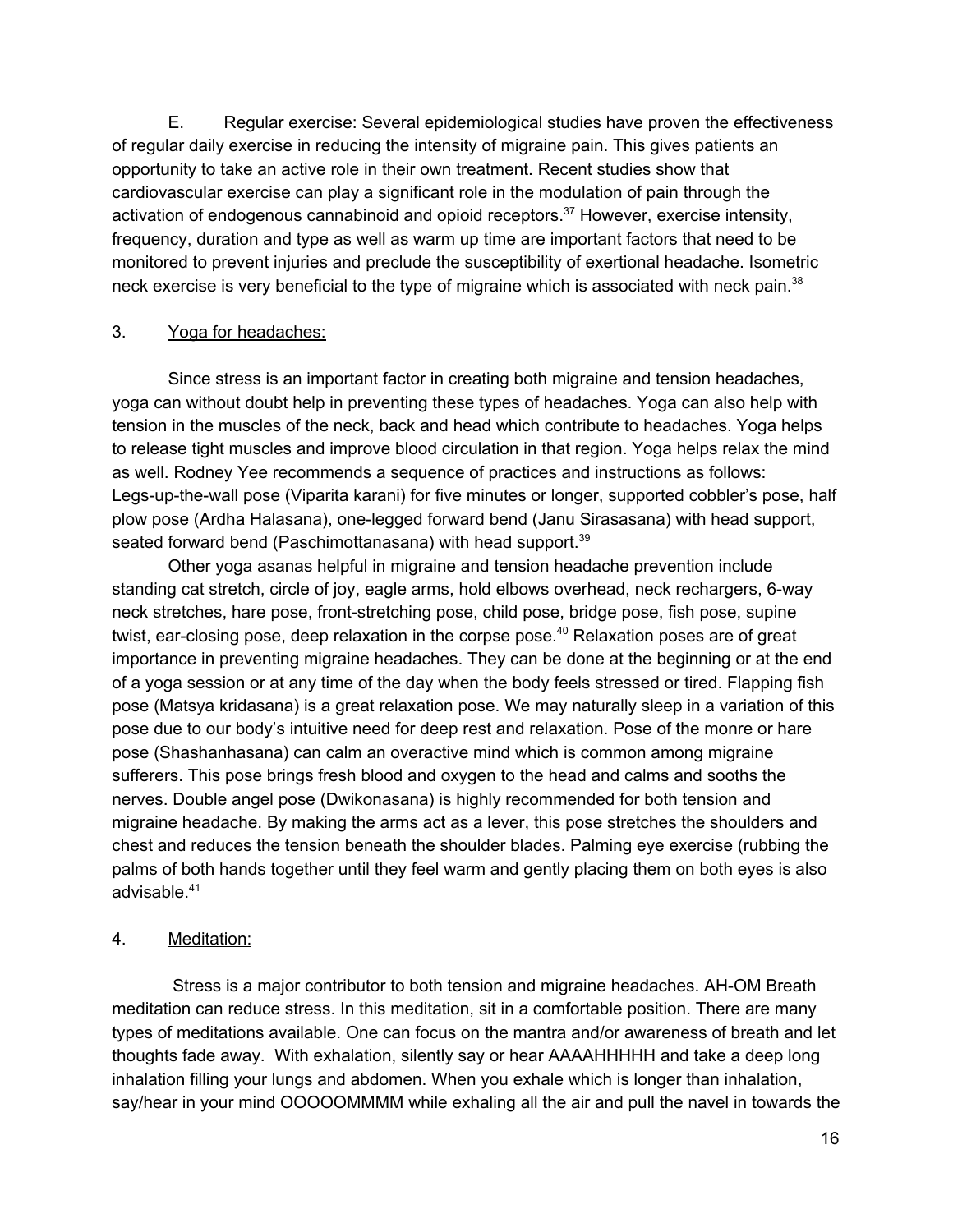spine. Walking meditation, zen breathing exercises, yoga complete breath (Ujjayi), pebble meditation, music meditation, well-being meditation are other options. In addition, keeping a proper posture and alignment of the head and neck during breathing meditation can help reduce tension and migraine headaches. Massage therapy, topical heat or cold and stretching exercises can also help minimize the severity and frequency of migraine headaches. It is very important that migraineurs get the proper amount of sleep.<sup>42</sup>

## 5. Balms/herbal pastes for headaches:

A mixture of herbal essential oils can help to alleviate headache. Peppermint essential oil in massage oils and balm can with help with migraine. Combine the following essential oils in a base oil (almond, coconut or sesame oil) for quick relief of headache: 5 parts eucalyptus oil, 1 part anise oil, 1 part menthol crystals, 1 part camphor.<sup>43</sup> Dr Lad in the book The Complete Book of Ayurvedic Remedies, suggests making a paste by adding  $\frac{1}{4}$  teaspoon nutmeg powder to some water and applying it to the forehead and leaving it for 30 minutes. For pitta-type headache a cooling paste can be made by mixing sandalwood powder with water. One can apply this paste to the forehead and temples and leave it on the skin for half to one hour before rinsing. 44

## 6. Aromatherapy:

Essential oils can enter the body through the skin, nasal passages, bronchioles, lungs and gastrointestinal tract.

I. Vata-type headaches require essential oils which have the qualities of wet, heavy, calming and warming. This is due to the light, dry, mobile and cold nature of the vata dosha. If vata is due to obstruction of channels of the body, pungent essential oils can help. These include: A) Heating alteratives to remove the accumulations of toxins and purify blood. (e.g. clary sage, sandalwood, etc.). B) Heating carminatives help to normalize and move the obstructed vata in the digestive tract.. (cumin, cinnamon, ginger). C) Mild warming diaphoretics induce sweating, eliminating toxins, increasing circulation and reducing muscle tension and aching joints (camphor, oregano, eucalyptus). D) Heating nervines to strengthen the nervous system and improve mental health (lemon balm, myrrh, nutmeg, etc.). E) If vata is caused by deficiency, nutritive herbs need to be given to build tissues such as emmenagogues (pennyroyal) and nutritive aphrodisiacs (aloe).

II. Pitta-type headaches: Due to the hot and wet nature of pitta, it can be treated with cooling, heat dispelling, drying, nutritive and calming oils. These include A) Cooling diaphoretic oils to dispel heat and inflammation (chrysanthemum, yarrow). B) Astringent oils reduce discharge and tighten the tissues or stop bleeding (calendula, yarrow). C) Cooling alteratives purify the blood and fight infections (spearmint immortelle). D) Bitter tonics destroy toxins (aloe vera, neem). E) Cooling carminatives are aromatic spices (fennel, peppermint). F) Cooling emmenagogues to regulate female cycle (carrot seed, jasmine). G) Cooling nervines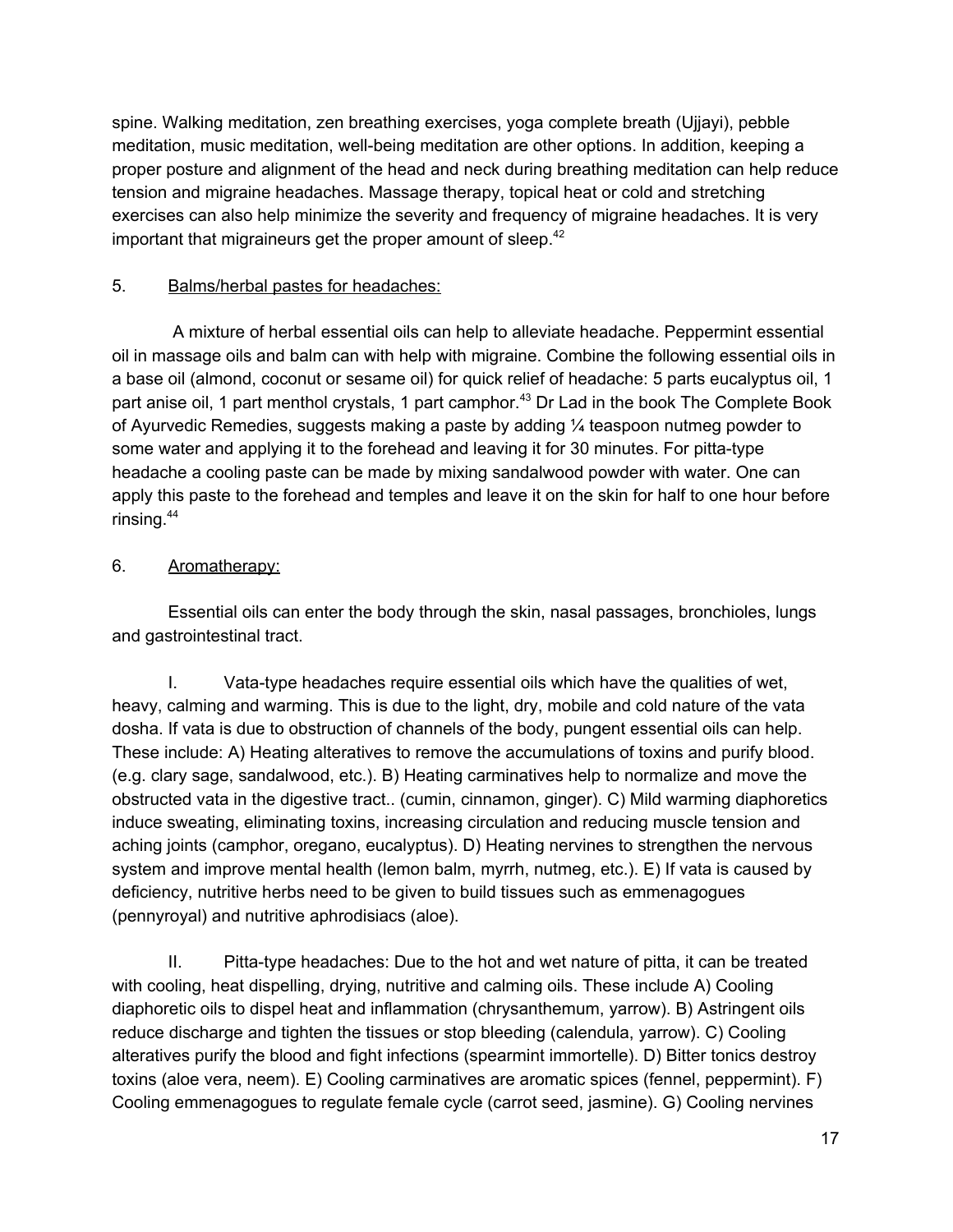are calming to the mind (gotu kola, sandalwood). H) Nutritive tonics (neroli, spikenard). I) Rejuvenatives renew the body and mind (brahmi, rose). J) Antipyretics reduce pitta's fire (neem).

III. Kapha-type headaches: They can be treated with warming, drying, lightening and stimulating therapy. A) Diuretics to reduce water (coriander, parsley). B) Diaphoretic oils to eliminate water through sweating (eucalyptus, cloves). C) Cooling diaphoretics (peppermint, spearmint). D) Heating nervines (basil, calamus) E) Astringent oils to reduce water and congestion (sage) F) Expectorant to clear out bronchioles (bay, camphor). 45

## 7. Pranayama (breathing exercises):

Different types of breathing exercises have different effects on the body, mind and spirit. Breathing practices purify nadis (subtle channels that carry prana through the field of mind). If the headache is due to vata vitiation, one can benefit from alternate nostril breathing (Anuloma Viloma). If the headache is due to pitta vitiation, doing lunar and shitali pranayama can help and if due to kapha dosha vitiation, solar and kapalabhati pranayama can be beneficial. $^{46}$ 

## 8. Soothing nose drops (Nasya):

Putting about 5 drops of brahmi ghee in each nostril can alleviate the pain of migraine headache. In vata-type headaches, placing 3-5 drops of warm ghee in each nostril can help to calm down the headache. 47

## 9. Color and gem therapy:

In Ayurveda, the energetic qualities of colors can be used in healing headaches. Therefore, one with vata-type headache can use more orange, yellow, green, gold, brown and purple. The person with pitta-type headache can focus more on using blue, white, brown and violet. Kapha-type headache patients can add more yellow, green, gold, blue, white and violet. Gems and precious stones have healing properties as well. Vata dosha can be balanced by yellow sapphire, ruby emerald, pearl. Pitta is pacified by blue sapphire and emerald and pearl. Ruby and blue sapphire can pacify kapha.<sup>48</sup>

# **Conclusion**:

Migraine is a disabling disease. Migraineurs are usually prescribed multiple preventive and acute therapy medications to deal with recurrent headaches. Migraine sufferers are seeking alternative (nonpharmacologic) therapies to alleviate migraine headaches. The healing science of Ayurveda opens new doors for treatment of migraine and other type of headaches. Ayurvedic treatments are holistic therapies that are tailored to the individual since according to Ayurvedic medicine, everyone is a unique combination of five elements and three life source energies (vata, pitta, kapha). Ayurveda uses different modalities such as nutrition (based on individual